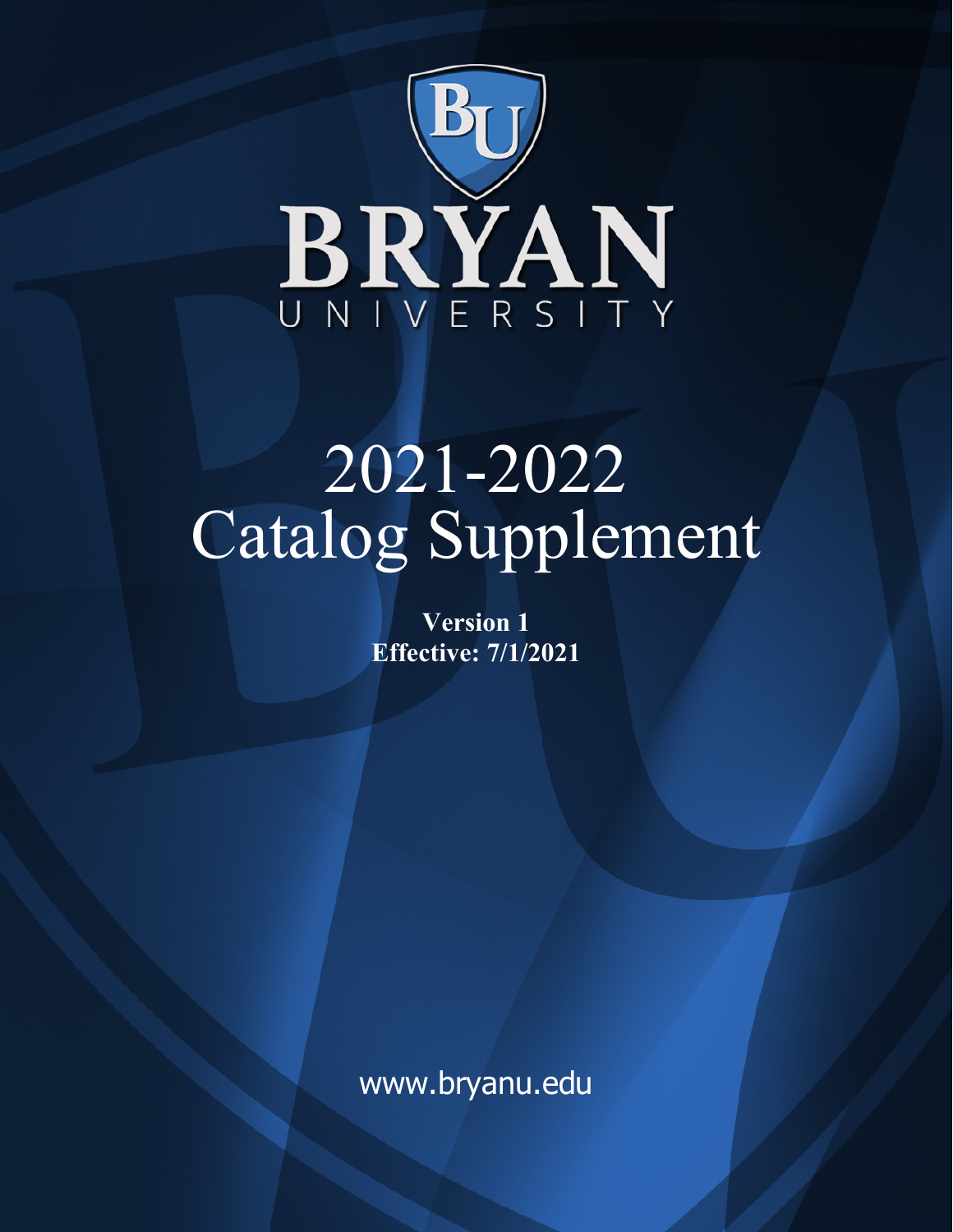

# **Tuition and Fees**

# **Tuition**

\$360.00 per credit hour

## **International Student Tuition Rates**

- International Student Partnership: I-20 eligible students, campus-based programs \$100.00 per credit hour
- Other Non-immigrant students, residing in US, campus-based programs \$100.00 per credit hour
- Students of the Freely Associated States including the Federated States of Micronesia and the republics of Palau and the Marshall Islands – \$100.00 per credit hour
- International students, studying online outside of US \$100.00 per credit hour

### **Special Tuition**

Students Receiving Federal/State Tuition Assistance (Active Duty, National Guard and Army Reserve Soldiers) – all campuses, \$167.00/quarter credit hour

Graduates from a Bryan University Associate degree program enrolling into a Bryan University Bachelor's degree program will be charged a special tuition rate of \$275.00 per credit hour.

Graduates from a Bryan University Bachelor degree program enrolling in the Masters of Business Administration program at Bryan University will be charged a special tuition rate of \$275.00 per credit hour.

*Bryan University may offer special tuition rates to eligible individuals associated with affiliated businesses or agencies. For a complete list contact your Financial Assistance Coordinator.*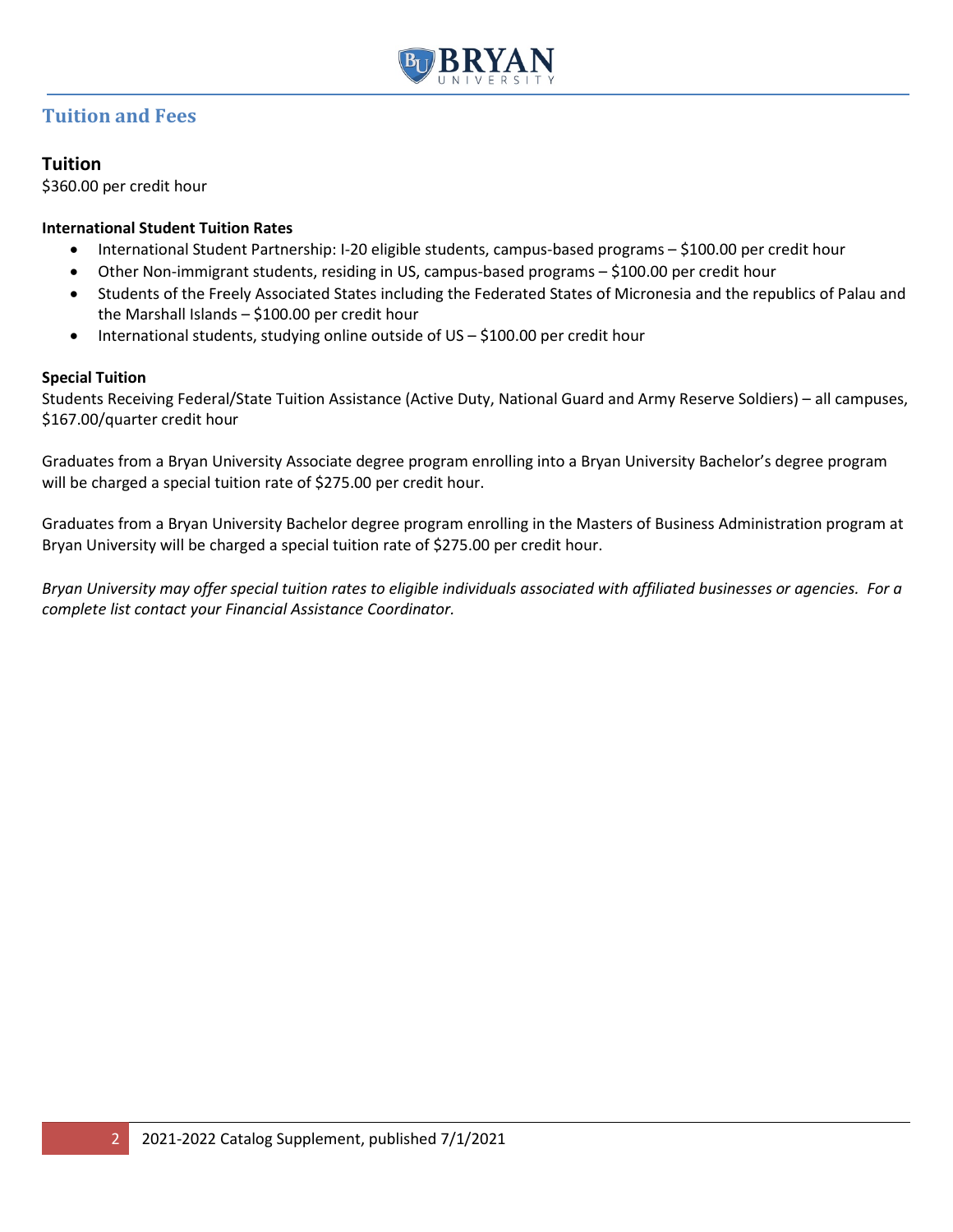

# **Book and Resource Fees**

## **Books**

Students are able to purchase books through Bryan University as a convenience. The University uses a combination of electronic (non-print) books (eBooks) and physical print books for its courses. In instances where an eBook is used for a course, each student must purchase access to the eBook. Long-term access to eBooks varies by publication, but is limited, in some instances, to two years from the time of validation. In instances where physical print books are used for a course, the textbook must be purchased by each student. An up-to-date book list by course is available at: [https://bryanu.edu/bryan](https://bryanu.edu/bryan-university-consumer-information-center/)[university-consumer-information-center/.](https://bryanu.edu/bryan-university-consumer-information-center/) Bryan University reserves the right to issue used books when deemed necessary.

The following table lists the costs of books per quarter (based upon full-time enrollment):

|                                                   |                              | Per Quarter        |
|---------------------------------------------------|------------------------------|--------------------|
| Program                                           | Level                        | <b>Book Charge</b> |
| <b>Personal Trainer</b>                           | Diploma                      | \$485.00           |
| <b>Medical Assistant</b>                          | Diploma                      | \$485.00           |
| <b>Medical Office Assistant</b>                   | Diploma                      | \$485.00           |
| Solar Energy Technician                           | Diploma                      | \$325.00           |
| <b>Business Administration &amp; Management</b>   | Associate of Applied Science | \$550.00           |
| <b>Exercise Specialist</b>                        | Associate of Applied Science | \$485.00           |
| <b>Healthcare Administration</b>                  | Associate of Applied Science | \$485.00           |
| <b>Medical Assistant</b>                          | Associate of Applied Science | \$485.00           |
| Medical Administrative Specialist                 | Associate of Applied Science | \$485.00           |
| <b>Medical Billing and Coding</b>                 | Associate of Applied Science | \$485.00           |
| <b>Bachelor Business Administration</b>           | <b>Bachelor of Science</b>   | \$600.00           |
| Bachelor Allied Health Management                 | <b>Bachelor of Science</b>   | \$500.00           |
| Bachelor Exercise, Nutrition and Health Promotion | <b>Bachelor of Science</b>   | \$500.00           |
| Master of Business Administration                 | Master's degree              | \$750.00           |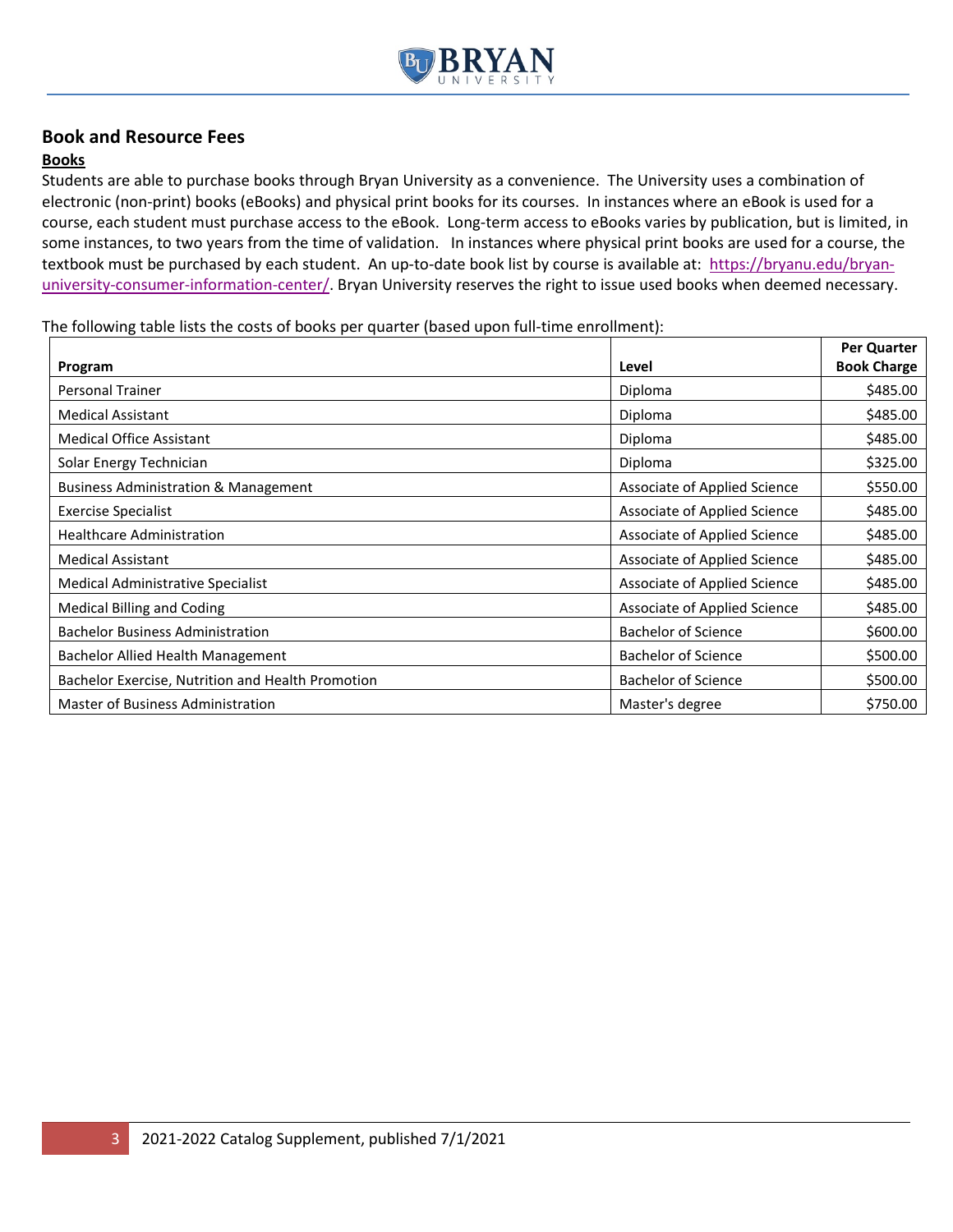

#### **Resource Fee**

Per quarter Resource fee charges vary according to the program of study, as outlined in the table below:

|                                                   |                              | Per Quarter         |
|---------------------------------------------------|------------------------------|---------------------|
| Program                                           | Level                        | <b>Resource Fee</b> |
| <b>Personal Trainer</b>                           | Diploma                      | \$45.00             |
| <b>Medical Assistant</b>                          | Diploma                      | \$45.00             |
| <b>Medical Office Assistant</b>                   | Diploma                      | \$45.00             |
| Solar Energy Technician                           | Diploma                      | \$225.00            |
| <b>Business Administration &amp; Management</b>   | Associate of Applied Science | \$0.00              |
| <b>Exercise Specialist</b>                        | Associate of Applied Science | \$45.00             |
| <b>Healthcare Administration</b>                  | Associate of Applied Science | \$0.00              |
| <b>Medical Assistant</b>                          | Associate of Applied Science | \$45.00             |
| <b>Medical Administrative Specialist</b>          | Associate of Applied Science | \$45.00             |
| <b>Medical Billing and Coding</b>                 | Associate of Applied Science | \$45.00             |
| <b>Bachelor Business Administration</b>           | <b>Bachelor of Science</b>   | \$0.00              |
| Bachelor Allied Health Management                 | <b>Bachelor of Science</b>   | \$0.00              |
| Bachelor Exercise, Nutrition and Health Promotion | <b>Bachelor of Science</b>   | \$45.00             |
| Master of Business Administration                 | Master's degree              | \$0.00              |

#### **Additional Fees**

In addition to book and resource fees, the following additional fees are or may be experienced by students depending upon the unique circumstances of their enrollment:

| Graduation Fee (mandatory for all students)                | \$100.00 |
|------------------------------------------------------------|----------|
| Technology Fee (per quarter)                               | \$200.00 |
| Technology Device Fee (includes all applicable taxes)      | \$630.00 |
| Credit Transfer Fee (per course)                           | \$100.00 |
| Program Transfer Fee (each occurrence after first quarter) | \$200.00 |
| Program Change Fee (each occurrence after first quarter)   | \$200.00 |
| Re-Entry Fee                                               | \$100.00 |
| Application Fee (if required)                              | \$50.00  |
| Diploma Reissue Fee                                        | \$25.00  |

The application fee along with all monies paid is refundable within three working days, exclusive of weekends and holidays. Beyond that, books and resource fee charges are non-refundable.